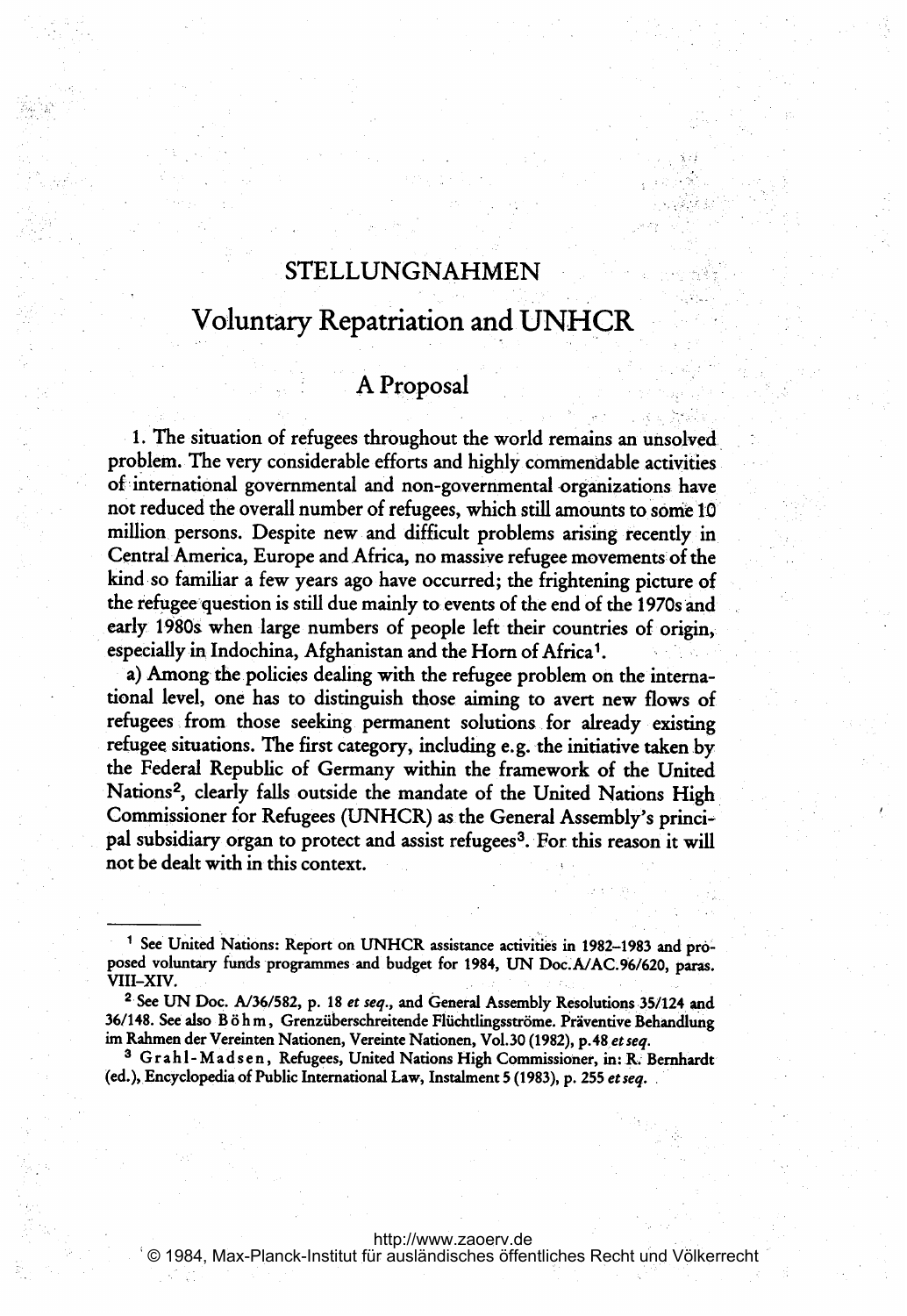#### 328 Hofrnann

b) The second category, however, constitutes one of UNHCR's m tasks as provided for. by the first article of its Statute. In fact, there has always been a strong emphasis on the promotion of durable solutions even if the actual resources devoted directly to finding such solutions have varied from year to year depending on the nature and changing character of refugee situations and the degree of governmental support. Thus, in 1970, some <sup>83</sup> % of UNHCR's General Programme budget went towards the promotion of durable solutions. This, situation had. aiready changed in <sup>1977</sup> when only 54% was allocated towards such ends. The emphasis on this kind of policy was of necessity even more weakened when the three major refugee movements in Indochina, in Pakistan and in the Horn of Africa called for massive emergency relief and care in order to respond to this refugee crisis of a dimension hitherto unknown. As a consequence of this development the percentage of funds attributed to the promotion of permanent solutions decreased from some 33% of UNHCR's budget in 1980 to 26% in 1981; the figures recently grew again to a projected  $33\%$  for 1984. It should be stressed, however, that the actual sums dedicated to durable solutions have remained more or less constant during these last  $years<sup>4</sup>$ .

c) Regardless of this financial aspect, recently there seems to be a stronger emphasis on seeking such permanent solutions to the refugee problem reflected in UNHCR's present policy. Permanent solutions include voluntary repatriation to the country of origin, local integration in the refugee's country of residence, which is most frequently the country of first asylum, and resettlement to a third country. Provided conditions in the country of origin are conducive to the refugee's return, voluntary repatriation is generally considered as the most satisfactory solution<sup>5</sup>. Taking into account the evident socio-psychological problems faced by most of the refugees coming from developing countries and considering the generally precarious economic situation of the majority of the countries of first asylum, voluntary repatriation appears in-fact to be the best solution provided the conditions which originally caused the flight of the persons concerned no longer prevail. Therefore, in accordance with its Statute, UNHCR has sometimes assumed direct responsibility for promoting the dialogue and negotiations between the country of origin and the country of asylum. It has also contributed to limited assistance programmes for the rehabilitation of returnees in their countries of origin, both in order to

- 4 See UN Doc.A/AC.96/620, paras. IX-X.
- <sup>5</sup> See e.g. Good win-Gill, The Refugee in International Law (1983), p.219 et seq.

<http://www.zaoerv.de> © 1984, Max-Planck-Institut für ausländisches öffentliches Recht und Völkerrecht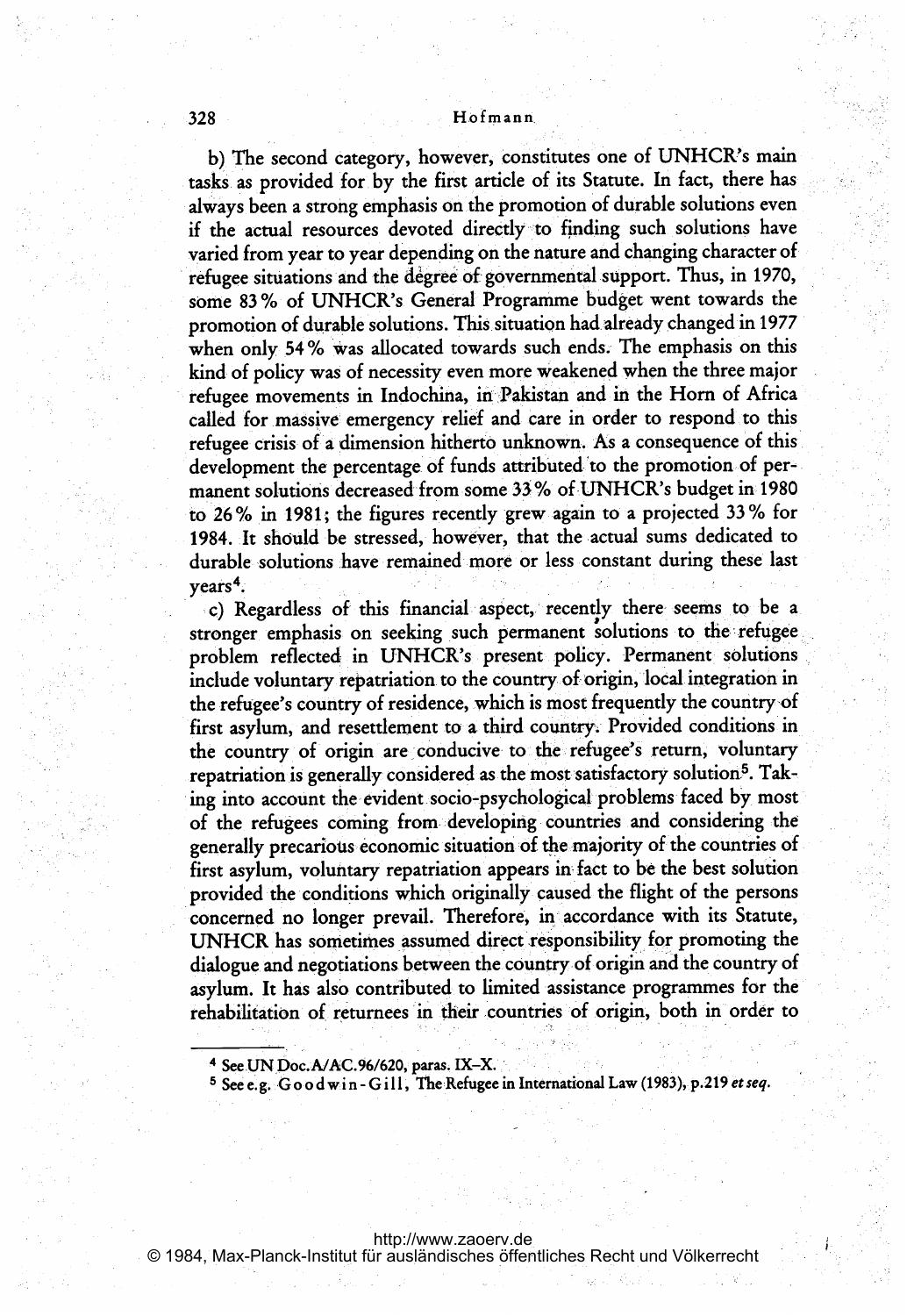enable them to re-establish themselves and as an incentive to others who would like to follow if their basic needs could be met.

2. a) Over the years, UNHCR has coordinated large-scale voluntary repatriation programmes in several parts of the world, especially in Africa. In: 1962 one of UNHCR's earliest involvements in such a programme concerned the 200.000 Algerian refugees in Morocco and Tunisia after the end of Algeria's war for independence<sup>6</sup>. In 1972/73, UNHCR coordinated the return of some 200.000 Sudanese refugees after the Addis Ababa Agreements that ended the civil war in southern Sudan<sup>7</sup>. In the following years, UNHCR arranged for several hundred thousand refugees to return to Guinea-Bissau, Angola, and Mozambique after independence from Portugal. Likewise, some 250.000 people from.Zimbabwe were repatriated in 1980/81 as a consequence of the Lancaster House Agreements<sup>8</sup>. In 1982, the temporary cessation of hostilities in the Chad enabled 250. 000, refugees to return from exile, particularly from Cameroon and the Central African Republic<sup>9</sup>.

Outside.Africa, where most of the activities took place, UNHCR arranged for the return of several million people who had fled what was then East Pakistan during the war of secession<sup>10</sup>. It also played an important role in the repatriation programme- concerning Burmese refugees from Bangladesh in 1978/7911.

b) In 1982, <sup>a</sup> special programme of assistance to returnees to Ethiopia was launched. At UNHCR's initiative, <sup>a</sup> Tripartite Commission, compris ing the Governments of Djibouti and Ethiopia and UNHCR, met in Djibouti in January and in Addis Ababa.in April 1983 to establish the legal and practical framework within which repatriation was to take place. In contrast to the repatriation programmes mentioned above, this, onehas been strongly criticized, mainly on the grounds that some of the refugees had been put under pressure to apply for repatriation. For this reason it seems appropriate to examine its implementation in more detail<sup>12</sup>.

aa) Already in 1980, first negotiations had been arranged on a more informal, level between the interested Governments of Djibouti and

- 
- <sup>8</sup> See UN Docs.A/AC.96/564, paras. 255–6, 275–80, and A/AC.96/577, paras. 321–5.
- <sup>9</sup> See UN Doc.A/AC.96/606, paras. 303-5.
- $10$  See Holborn (note 6), p. 754 et seq.
- <sup>11</sup> See UN Doc.A/AC.96/564, paras. 392-4.

© 1984, Max-Planck-Institut für ausländisches öffentliches Recht und Völkerrecht

<sup>&</sup>lt;sup>6</sup> See Holborn, Refugees: A Problem of Our Time, Vol.II (1975), p.1005 *et seq.*<br>7 *Ibid.*, p. 1346 *et seq*.

<sup>&</sup>lt;sup>12</sup> See as well Hodges, Africa's Refugee Crisis, Africa Report 29 (1984), p.4 et seq. (pp.7-8).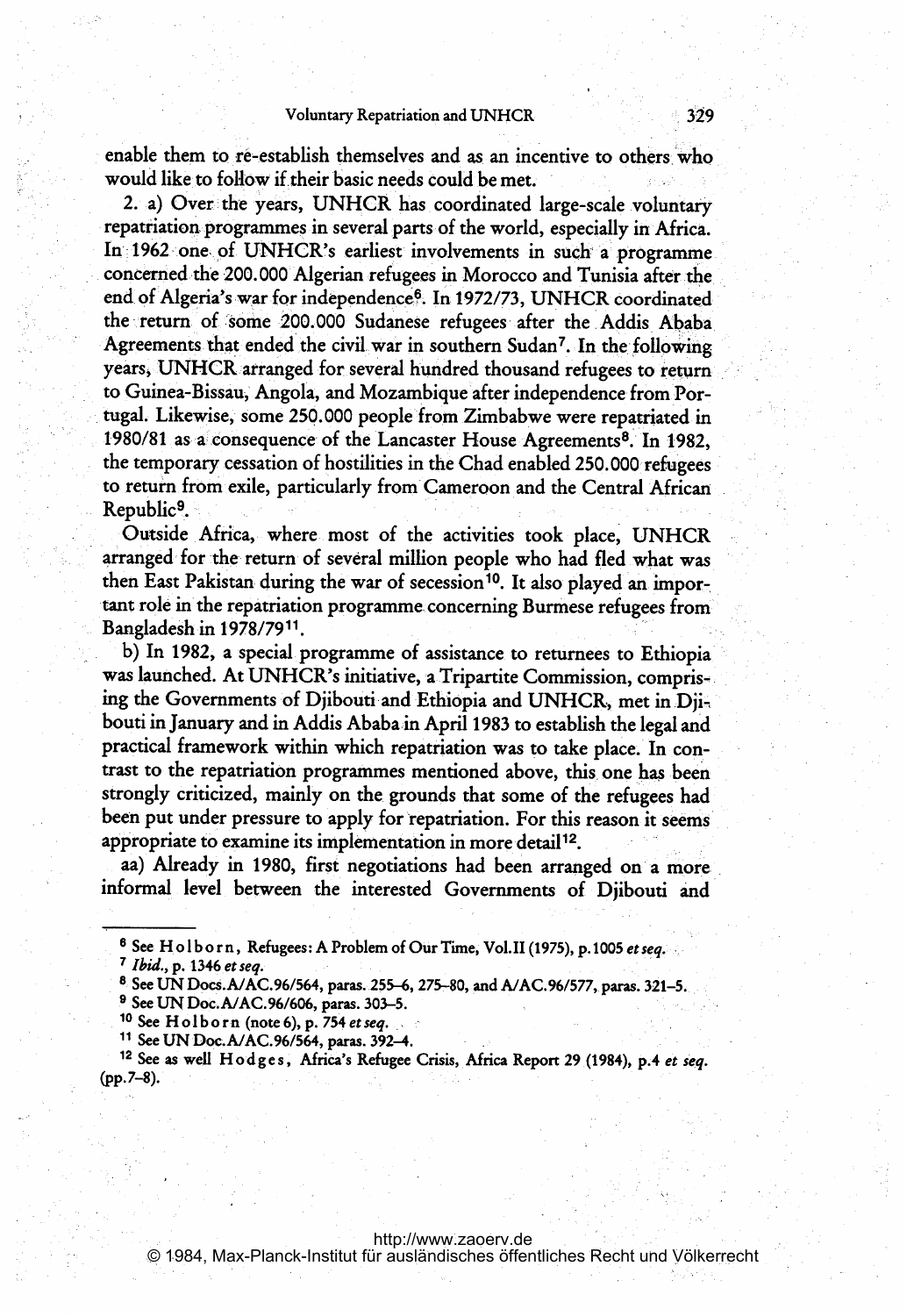#### 330 Hofmann

Ethiopia in order to establish a procedure to facilitate the repatriation of the then 35.000 refugees who were living mainly in two camps in Djibouti. Considering that this number of refugees constituted one-eleventh of the whole population of this poverty-stricken country and given the arid climate, the lack of infrastructure, and the very few natural resources, there was hardly any hope to solve the plight of these refugees by local integration; in fact, repatriation appeared to be the only possible solution. Ethiopia, on the other hand, seemed to be anxious to achieve the return of these people, not least for political reasons, thus improving the shattered image of her régime in the world. So on June 16, 1980 the Ethiopian Government promulgated Proclamation 183/1980 entitled "Repatriation of Ethiopian Refugees in the Republic of Djibouti Proclamation"<sup>13</sup>. It accorded an amnesty exempting any Ethiopian refugee in Djibouti "from all prosecutions for any crime committed by him for political purposes before he left Ethiopia or prior to the date of his return to Ethiopia<sup>"14</sup>. Following the extension of the validity of this Proclamation<sup>15</sup> and at the urging of the governments concerned, the aforementioned Tripartite Commission finally agreed upon terms for implementing the repatriation programme stressing the essentially voluntary character of any repatriation<sup>16</sup>. To meet this condition, refugees. were.to sign a declaration stating their desire to return to Ethiopia when registering for repatriation<sup>17</sup>. The Ethiopian Government allowed UNHCR- and voluntary. agencies to monitor repatriation movements across the frontier and to have free access to returnee settlements in the country<sup>18</sup>. Ethiopia was clearly interested in the success of this relatively small-scale repatriation programme, wishing to

<sup>14</sup> Art.6 of the Proclamation, ibid., p.98.

<sup>15</sup> Proclamation 231/1982 of December 15, 1982, Negarit Gazeta No. 4, p. 13.

<sup>16</sup> See Report on the Tripartite Commission Djibouti - Ethiopia - UNHCR (Djibouti, 31 January - 1 February 1983) and Report on the Second Tripartite Commission Meeting Djibouti – Ethiopia – UNHCR (Addis Ababa; 15–16 April 1983). Throughout both of these reports, the entirely voluntary character of any repatriation is strongly emphasized.

<sup>17</sup> Decision No.5 taken at the second meeting of the Tripartite Commission reads as follows: "5. The Government of Djibouti and the UNHCR will jointly register Ethiopian refugees who have, of their own free will, decided to return to their country of origin. Registration forms will be completed for each head of family and single adult. Returnees will be issued identity cards certifying their eligibility for assistance under the programme. This registration process will start without delay".

<sup>18</sup> Decision No.6 taken at the first meeting of the Tripartite Commission reads as follows: "6. The Governments of Djibouti and Ethiopia will facilitate the travel of UNHCR's and the voluntary agencies' staff involved in the implementation of this programme, to enable them to efficiently carry out their missions and tasks and, more particularly, free

<sup>&</sup>lt;sup>13</sup> Negarit Gazeta No. 11, p. 97.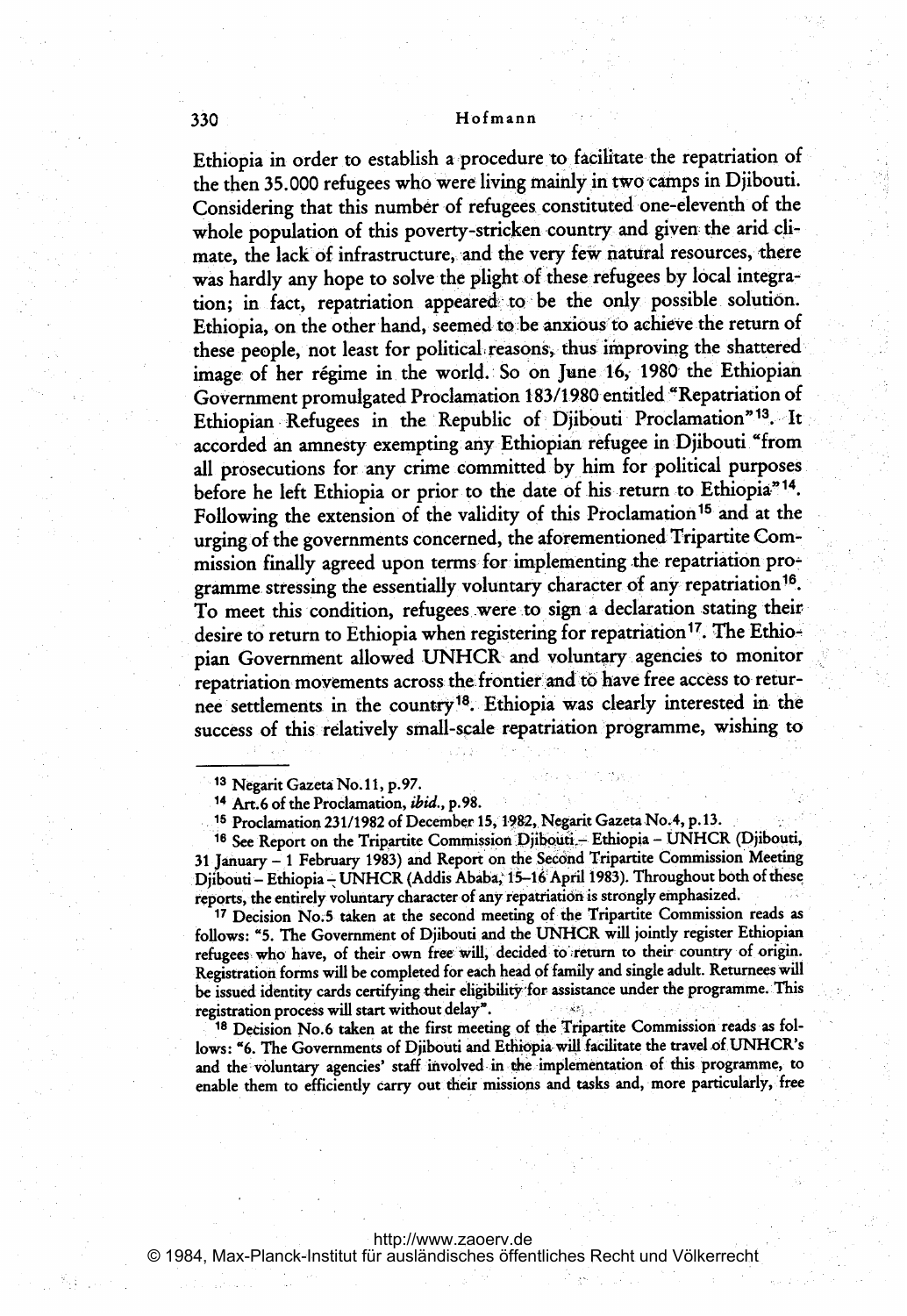prove the sincerity of its amnesty and to win the confidence of those refugees not yet willing to return<sup>19</sup>.

The actual registration of volunteers for repatriation did not begin until August, 1983 and by November 1983 1.650 returnees had arrived in Ethiopia and another 3.000 registered for repatriation. However, rumours had quickly spread among the refugees that in breach of the agreement. reached by the Tripartite Commission and international-law repatriation would be compulsory; their fear of forced repatriation led some 1.000 refugees to flee to Somalia<sup>20</sup>.

bb) The criticism of this repatriation agreement and its implementation, often voiced.by, the various liberation movements engaged in guerrilla warfare against the Ethiopian Government, is in general not shared by UNHCR which is of the opinion that practically all returnees regis voluntarily for repatriation. It is expected, moreover, that eventually most of the refugees in Djibouti will want to be repatriated. Having fled to escape the fighting in their home areas during the Ogaden war in 1977/78 and peace there being restored, they should have little reason to stay. It must be recognized, however, that there will be hardly any volunteers for repatriation among the strictly political exilees in Djibouti coming from Ethiopian cities who represent about 15% of the refugees sheltered in Diibouti<sup>21</sup>.

cc) So, in spite of'some individual cases of repatriation in which. refugees may have come under some pressure from Djibouti officials, the programme as a whole should be welcomed as an attempt to find a permanent solution to the refugee problem in Djibouti. It must be stressed, moreover, that after the cessation of hostilities in the refugees' home area and the promulgation of the amnesty proclamation by the Ethiopian Government, the authorities of Djibouti might have been in a position to argue that these

 $20$  See Hodges (note 12), p.8.

<sup>21</sup> Ibid.

access to installation sites and movement between the two countries for co-ordination purposes".

<sup>&</sup>lt;sup>19</sup> See the Statement of the Representative of the Ethiopian Government made during the second meeting: "The Delegation of Socialist Ethiopia had made it clear that we had made the most essential legal instrument the amnesty of the returnees for any political offence they may have committed prior to their departure for the Republic of Djibouti and, while residing abroqd prior to their return to Ethiopia. In the letter and spirit of the two international legal instruments, the 1951 Convention and the 1967 Protocol and the more recent and more generous provisions of the,1969 OAU Convention, we are prepared to receive our brothers and sisters who are now residing in Djibouti with open arms and observe the provisions of these instruments scrupulously".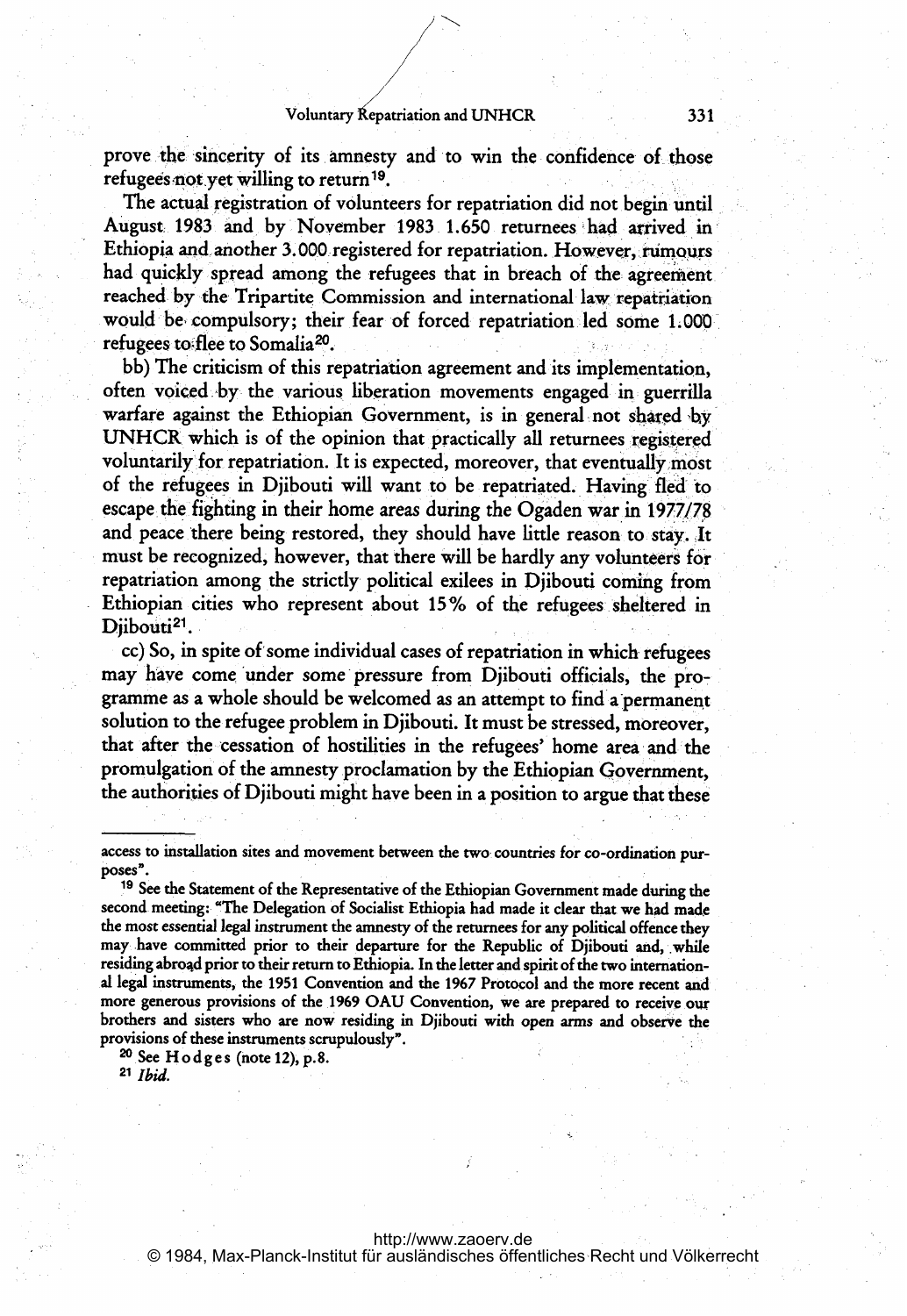refugees could no longer be considered as such because the circumstances in connection with which they had been recognized as refugees had ceased to exist $^{22}$ .

3. Although frequently the subject of resolutions and debates, and generally being considered the most preferable among the durable solutions to refugee problems, voluntary repatriation does not figure to any great extent in international instruments. The one exception is Art. V of the 1969 OAU Convention on Refugee Problems in Africa<sup>23</sup>; it is no surprise therefore, that the Arusha Conference on'the Situation of'Refugees in Africa, held in 1979, called upon all African, governments to consider official proclamations of amnesty to their nationals in exile in order to encourage, with the appropriate guarantees, their voluntary repatriation<sup>24</sup>

<sup>23</sup> It reads as follows: "1. The essentially voluntary character of repatriation shall be respected in all cases and no refugee shall be repatriated against his will.

2. The country of asylum, in collaboration with the country of origin, shall make adequate arrangements for the safe return of refugees who request repatriation.

3. The country of origin, on receiving back refugees, shall facilitate their resettlement and grant them the full rights and privileges of nationals of the country, and subject them.to the same obligations.

4. Refugees who voluntarily return to their country shall in no way-be penalized for having left it for any of the reasons giving rise to refugee situations. Whenever necessary, an appeal shall be made through national information media and through the Administrative Secretary-General of the OAU, inviting refugees to return home and giving assurance that the new circumstances prevailing in their 'country of origin will enable. them to return without risk and to take up <sup>a</sup> normal and peaceful fife without fear of being disturbed or punished, and that the text of such appeal should be given to refugees and clearly explained to them by. their country of asylum.

5. Refugees who freely decide to, return to their homeland, as <sup>a</sup> result of such assurances or on their own initiative, shall be given every possible assistance by the country of asylum, the country of origin, voluntary agencies and international and intergovernmental organizations, to facilitate their return".

For an analysis of the OAU Convention, see e.g. P. Weis, The Convention of the OAU Governing the Specific Aspects of Refugee Problems in Africa, Human-Rights Jour- nal, Vol.3 (1970), p. 449 et seq.; Kimminich, Der Schutz der politischen Flüchtlinge in Afrika, Verfassung und Recht in Übersee, Vol.3 (1970), p. 443 et seq., and R. H of m ann, Zur Flüchtlingsproblematik in Afrika, Jahrbuch für Afrikanisches Recht, Vol.3 (1984), p. 105 et seq.

<sup>24</sup> See UN Doc.A/AC.96/INF.158. For more details' cf,. Er'iksson/Melander/ Nobel, An Analysing Account of the African Refugee Problem (1983), passim.

<sup>&</sup>lt;sup>22</sup> This argument could be founded on the wording of Art. 1 C(5) of the 1951 Convention Relating to the Status of Refugees and Art. I(4) lit.e) of the 1969 OAU Convention Governing the Specific Aspects of Refugee Problems in Africa. See as well Grahl-Madsen, The Status of Refugees in International Law (1966), Vol. I, p. 399 et seq., and Goodwin- $Gill$  (note 5), p.51.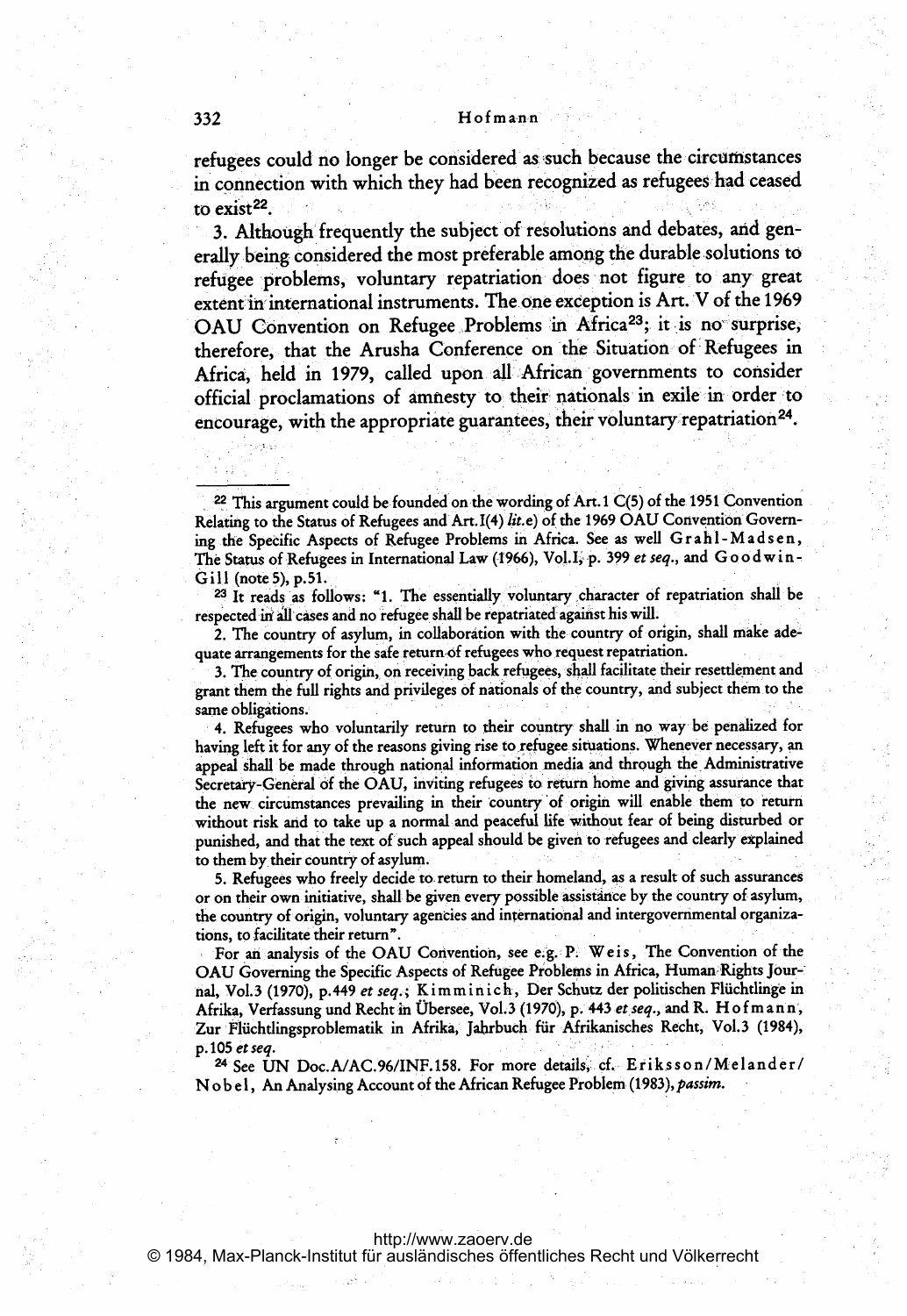#### Voluntary Repatriation and UNHCR 333

a) A legal basis for a refugee's wish to return home, apart from special repatriation agreements, is found in the right to return to one's own country, proclaimed'in Art. 13(2) of the Universal Declaration of Human Rights which subsequently has been incorporated in a number of universal and regional conventions<sup>25</sup>. It must be doubted, however, whether this human right to return already forms part of general international law outside of the treaty context. In general, the duty to readmit nationals is considered as an obligation bearing upon inter-State relations and as the corollary of any State's right to expel foreign nationals from its territory. This right, however, is considerably limited with regard to refugees by the principle of *non-refoulement* which protects any refugee from being. returned to his country of origin against his will. The principle of nonrefoulement thus implies the necessity of any repatriation being voluntary. even outside of the framework of the 1969 OAU Convention<sup>26</sup>.

However, considering the growing tendency to recognize the right to return as a human right forming part of general international law and the large number of States parties to international conventions safeguarding this right, one could argue that any refugee wishing to return to his country of origin has an internationally protected right to do so.

b) Since forced repatriation constitutes a most serious violation of inter national law and no refugee can be expected to return to his country as long as the circumstances justifying his flight still prevail, <sup>a</sup> considerable change. in the interior situation within the country of origin is an essential precon' dition, both legal and for all practical purposes, for any repatriation programme to be successful. Obviously, any attempt by UNHCR to seek to bring about such changes would be in breach of its mandate. It is the international community represented by the United Nations which. is called upon to strive to attain such internal changes while respecting every State's sovereignty.

<sup>26</sup> See Grahl-Mads en (note 22), Vol.II (1972), p.93 et seq., and Goodwin-Gill (note 5), p.69 et seq. The principle of non-refoulement is laid down in Art. 33, 1951 Convention and Art. 11(3), <sup>1969</sup> OAU Convention.

<sup>&</sup>lt;sup>25</sup> See e.g. Art.5(d), 1966 Convention on the Elimination of All Forms of Racial Discrimination; Art. 12, 1966 Covenant on Civil and Political Rights; Art. 3(2), Fourth Protocol, <sup>1950</sup> European Convention on Human Rights; Art.22(5), <sup>1969</sup> American Convention on Human Rights. For an analysis of this right, see Ingles, Study of Discrimination in respect of the Right of Everyone to leave any Country, including his own, and to return to his Country, UN Doc. E/CN.4/Sub.2/229/Rev.1(1964), passim, and The Right to Leave and to Return, Uppsala Colloquium (1976), passim.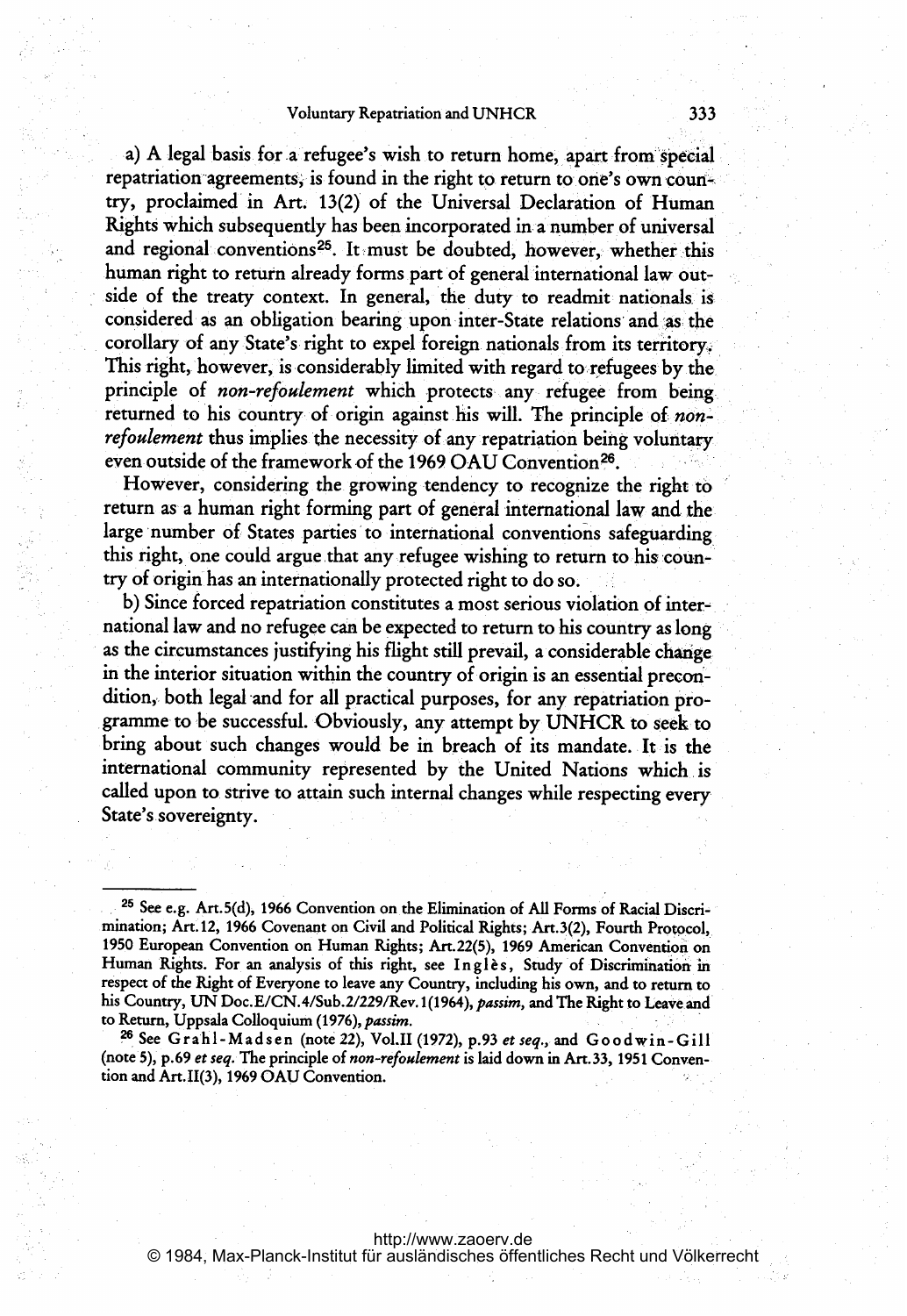#### <sup>334</sup> Hofmann

4. The picture seems to be different, however, once those internal changes actually have taken place; then, all efforts should be made to set up a programme of voluntary repatriation as the preferred solution to refugee problems. Its success will obviously depend on political factors, including the clearly expressed wish of the country of origin that the refugees should return, which should be accompanied by an explicit annesty, and on the personal choice of the refugees themselves.

a) It is the latter which could be influenced by the establishment of a formal procedure agreed upon in a Tripartite Agreement between the country of origin, the country of refuge and UNHCR. The willingness to return would be further enhanced if such an agreement were to provide for UNHCR to supervise the return of the refugees and, even more important, the first phase of their reinstallation. The confidence of refugees in the stability of the changes in their country of origin would surely be strengthened and their fear of being persecuted, possibly by subordinate local authorities, in spite of an amnesty previously proclaimed, considerably reduced if they could address their complaints to officers of UNHCR competent to supervise the repatriation programme and to mediate with the local authorities concerned. Moreover, UNHCR should have the right to take such an issue to the competent international organs, such as the Secretary-General of the United Nations or the General Assembly, if, after a thorough investigation in the situation complained of, interventions even. on the governmental level should remain without result.

b) The question is, however, whether such an extension of the activities of UNHCR would be possible legally and advisable in political terms.

aa) In the African context, Art. V of the 1969 OAU Convention could serve as the legal basis<sup>27</sup>. On the universal level, a basis might be the provision of Art. 8(c) of UNHCR's Statute: supervising the fulfilment of an agreement to which it is a party should fall within UNHCR's competence "to assist governmental and private efforts to promote voluntary repatriation". One must acknowledge, however, that this interpretation, might be criticized as going too far and that <sup>a</sup> specific mandate of the General Assembly, as provided fot in Art. <sup>9</sup> of the Statute, would be necessary. On the other hand it must be strongly emphasized that the conclusion of any agreement providing for such an extended supervisory

<sup>&</sup>lt;sup>27</sup> See supra note 23. See as well Kimminich (note 23), at p.456. For an excellent presentation of the problem of repatriation of refugees, cf. van Krieken, Repatriation of Refugees under International Law, Netherlands Yearbook of International Law, Vol.13 (1982), p. 93 et seq.